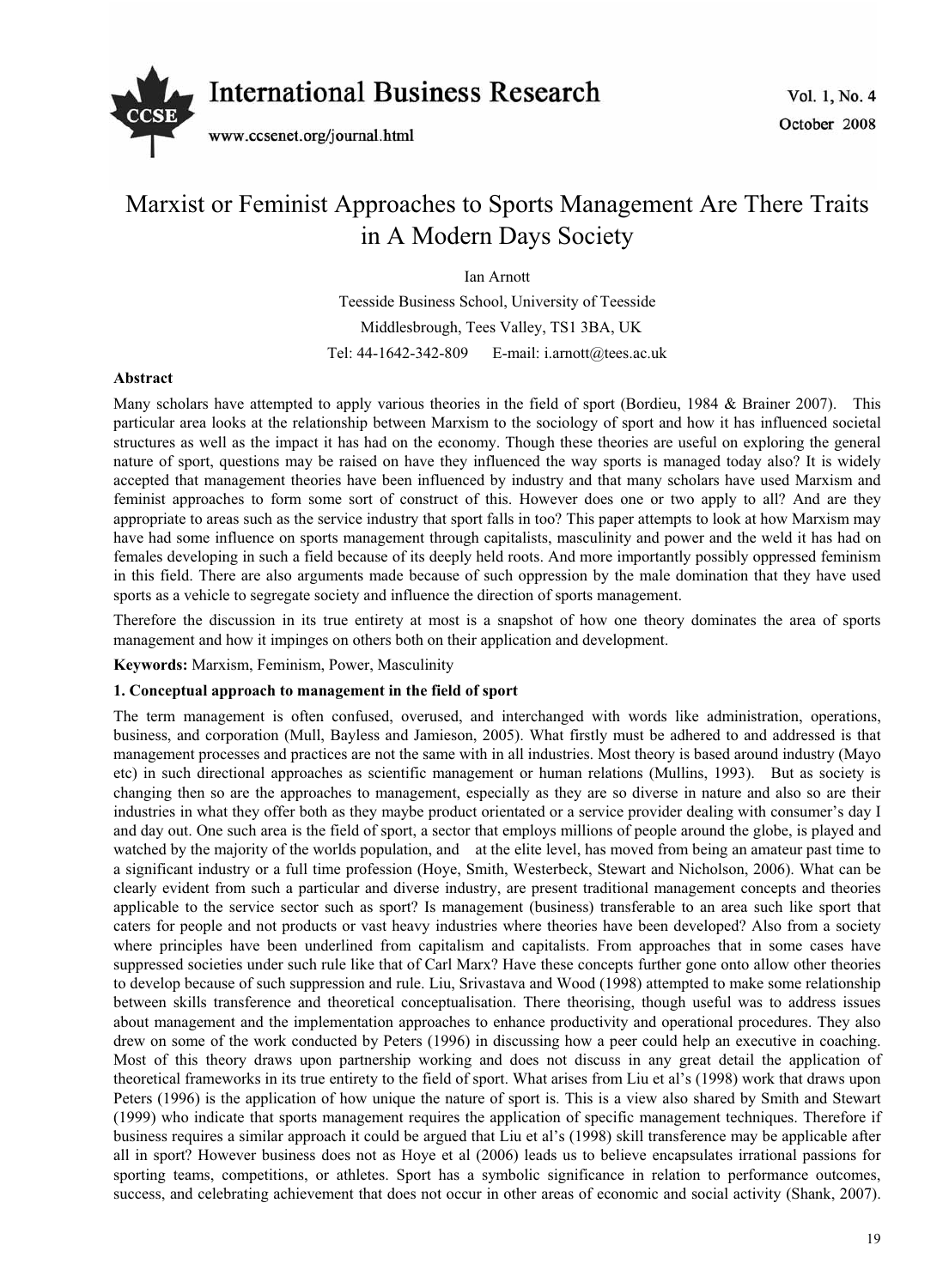Furthermore sport and its management is a competitive human physical activity that is governed by institutional rules (Snyder and Spreitizer, 1989). A view further supported Vanderzwagg (1998) who concludes the management processes of sport requires many types of physical activity, utilising specialised equipment and facilities with unique dimensions of time and space. Therefore what can be clearly drawn out from this is that the nature of sport is physical. But if sport is governed by institutional rules that it could be argued that it has developed some of its approaches from capitalism, way of rules and governance? Key writers in sport such as Blain et al (1993) stresses this relationship between governance and rules in domains of sporting and political discourse, particularly as it relates to the construction of national, characteristics and identities such as physical prowess. So it could be argued from the constructs and the routes that sport has developed from there have been elements of capitalist and political control, so some elements of a Marxist regime. However what ever theorists stress about the nature of sport and its evolution a strong element of business must be applied to it as it has to be managed in some way, and more significantly during its evolution under rules, to give it direction to follow. Went is clearly felt that sport must follow a business like approach. Pitts, Fielding and Miller (1994) support this as they recall that for the management of sport to be successful it must be innovative and practioners must adopt a business enterprise approach in all its aspects for it to be successful. Therefore linking into Liu te al's (1998) ideology of the process of management being a skill and not the view shared by Vanderzwagg (1998) where it is seen as a physical form and displays power and the traits of masculinity

Whatever approach or conclusion maybe applicable, there most be some type of management theory linked or applicable to the service industry upon which the field sport is placed in. We can see that from its routes it could be argued that did sport and its management evolve as a way of controlling and industrialised society with capitalist approaches to segregate people? This then would suggest that Blain et al's (1993) view as a way of developing national characteristics and physical prowess (healthier and fitter workforce). What is clearly evident that society has developed and shaped some of these characteristics and may be better understood through academics and discourse analysis. What must be developed and understood are what are some of those characteristics that have shaped the management of sport? Is it what Blain et al (1993) explains a way of controlling, health, workforce, governance or ruling? And what has shaped the elements and characteristics to management with in a service sector field.

## **2. Characteristics of the Service Sector similar to those shared by business through a societal change**

Hoye et al (2006) goes onto to share a view about the characteristics of the service sector, and is that they do carry distinguishing features similar to business and other management fields that draw upon management theories. He goes on to say, "Some of these features are such things as strategy, structure and human resourcing".

What now is clearly evident from this that the service sector and more importantly sport has some important function or feature, as it needs a management approach, way of control, strategy, systems. This could perpetuate to some of the ideas such as those previously highlighted under rule or characteristics with in those which have been previously highlighted Marxist (some type order)! or what Coackley (2004) links to, "conflict theory". A view on society as a system or social structures which are shaped by ultimately economic forces like no other, Similar to that described by Shank (2007) and also Beech and Chadwick,(2004) in describing sport. What must be denoted before addressing theoretical approaches that sport has evolved from an amateur paternal situation which was dominated in the post war era (Critcher, Bramham and Tomlinson, 2001). The sport industry in the United Kingdom is growing rapidly, though this is so, some may argue it does not always follow management principles and warrant proper discourse approaches. Where as, whilst it has not always been so properly understood, sports management has played an important role in society for years. As in some cases formed social order at various levels developing particular systems of control in society in the eastern world. This is why to some extent the argument can be made that those that control the nature, practices and development of sport weld considerable power (Henry and Lee, 2004)? Therefore is this a view that could be described as control? Or is masculinity coming through and a form of male domination.

This is similar to a view shared by Arnott (2007) who conducted research into the structure of swimming in the United Kingdom who identified through this that for sport to move forward, new management practices, theoretical approaches need to be implemented need by those who weld power (male centralisation). Therefore Whannel (1983) in writing argued because of such a hold and in some cases the key players resisting to new management practices can sport move forward? Whannel (1983) goes onto say that because of this resistance only in the last twenty years has the state (Government) played much of a role, where as in eastern societies it has been evident for a number of years.

In the United Kingdom the DCMS through a white paper passed through the government by the then Prime Minister Tony Blair wanted state intervention. By doing so under the guidance of Sport England the governmental advisor in sport, they did so through the Game Plan; a strategy for delivering governments sport and physical activity objectives (DCMS/ Strategy Unit, 2002) .It made clear that local government, in dealing with societal issues will continue to be a major provider of sport. (Robinson, 2004). Because of the governments intervention strategy in sport and the management of it could be contextualised into similarities to an Eastern Block approach under the control of society or element s of Marxism as previously discussed? However the rationale for this provision for the state to provide sport is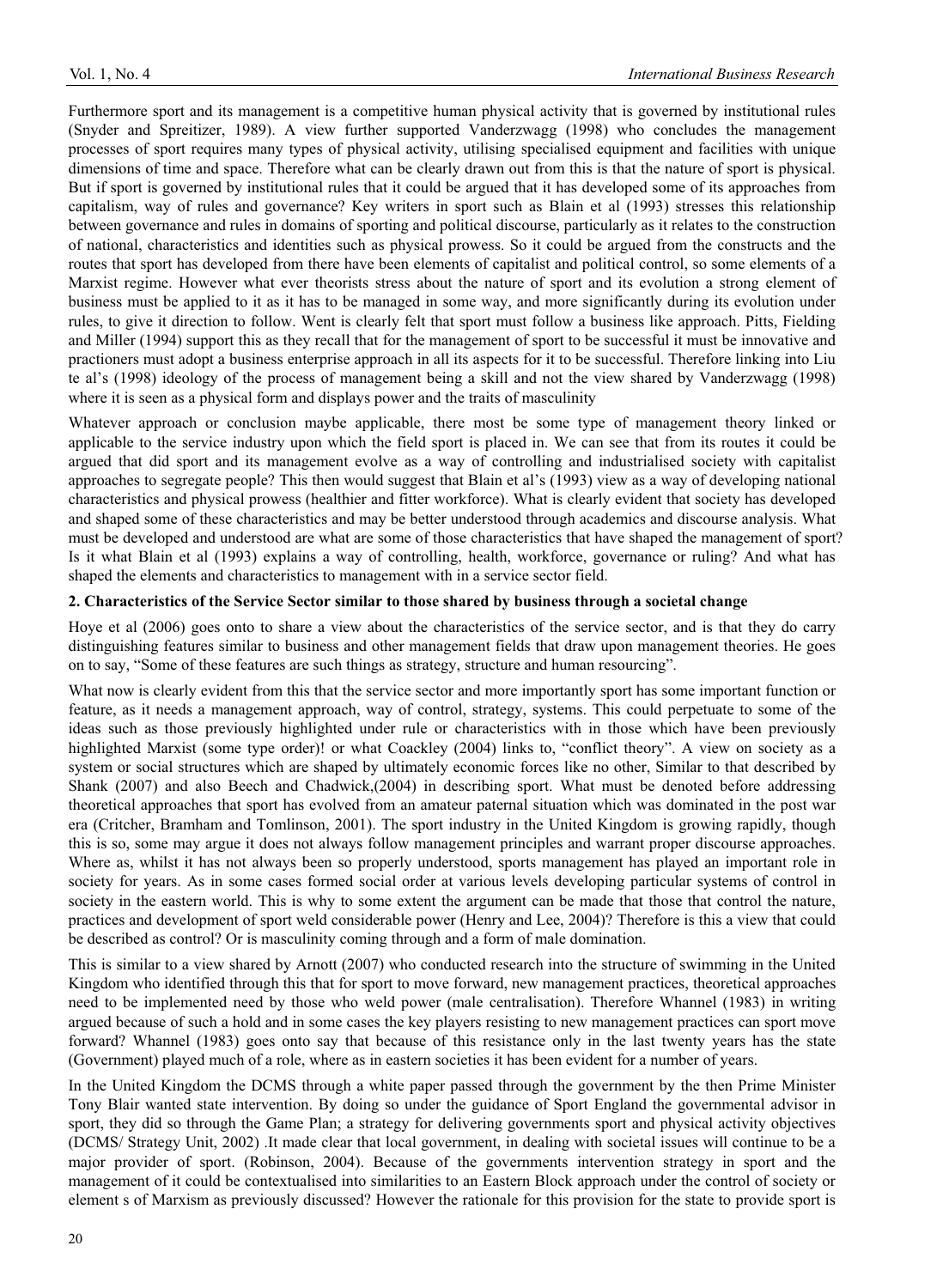based on two arguments. First, there is the market failure argument; Local authorities provide sport for those who cannot afford the opportunities offered by other sectors (Robinson, 2004). Gratton and Taylor (2000) provide a comprehensive overview of the efficiency- and equity related reasons for public provision, however Coalter (1998) and Stabler and Ravenscroft (1994) highlighted the key motivation for the state provision is to ensure access for all citizens to sport opportunities through price subsidies and targeted programming. What ever argument is put forward it should be concluded that, Gratton and Taylor (2000) Coalter (1998) or Stabler and Ravesncroft (1994) it is clearly apparent from this that the state is beginning to dictate, what way is should be managed? Will every community seek to be managed in the same way and do they share the same motives? If so is the elements of Marxism on a societal approach appropriate to this aspect of sports management? The Department for Culture, media and Sport (DCMS)(1999) feel that sport improves, health, reduces crime, brings about economic improvement and improves educational needs and contributes towards lifelong learning similar to those views shared under that of a Marxist/ societal controlled environment a view shared by Sage (1998). Does the practioner with in this field feel that this is an appropriate way to manage sport? This approach to the management of sport it could be argued, that it shows a Marx (1969) approach where sport is managed by capitalists approach and where the workers are not allowed express themselves and work becomes not a satisfying experience within itself because there are limitations with in the processes that it is controlled. But under this type of management approach as it is suggested by the DCMS (1999) there are satisfying external outputs, such as a reduction in crime and lifelong learning. Then is this approach a necessity and do the external outputs seem to support this? More importantly will the British Culture, in principle, historically who disapproves of the state officially ' interfering' in the way people either spend free time or more importantly the way it should be managed. Thus through this type of practise regulate how the use of free time is made(Malcolmson, 1973 ; Bailey, 1973). However this has traditionally been the case where they have moreover utilised their paternalistic powers (Mcnamee, Sheridan & Buswell, 2000). The British Governments approach to sports management is not only to its key policies, it is greater, because its what they believe is called the 'rationalisation of recreation'. There justification for this is what they believe is that they are providing facilities on the grounds of social justice, economy and control, illustrated by the proliferation of multi-purpose sports facilities under social welfare principles. They base there argument on this through the characteristics as one on 'socially enforced dependency' (Kultgen, 1991).

Boyle and Haynes (2000) in contrast to the writings s of that of Rojeck(1992) and Kultgen (1991) who describe socially enforced dependency, highlights that the characteristics of society as a pluralistic system, in which individuals choice is the key in determining the way and the pattern in which sport should be managed.

Boyles and Haynes (2000) look at sport management with a Marxist analysis, which posits the activities of management with in this discipline they are determined by the economic and political contours of society. In short sport and the way it is managed has become a vehicle of social control which both exploits workers and expanded the hold of capital on all areas, influencing human activity. With in the United Kingdom it could be argued under its current government, are they adopting a Marxist approach to the way sport is managed and are they beginning to classify what Coackly (2004) described a system of class? Have we gone the full circle from and industrial revolution? Some would say, "Is this a drastic view to take"?

This was something similarly that was experienced on the National Governing Bodies of Sport (change agents with in specific sports, e.g. swimming, cycling etc) in Canada between 1984 – 1988. Sport Canada, the governmental arm of sport with in this country stipulated that all sports NGB's had to take a more professional approach to the way they deal with things, but also must embrace some of the current issues in society (improvement of health etc) (Slack & Hinnings, 1992, Macintosh & Whitson, 1990).

With in the United Kingdom, the government (Department of Culture, Media and Sport) leads us to believe was a view similar to the Game Plan. This document indicated clearly the key performance indicators that all sports (NGB's) and local authority providers of sport had address social issues in their provision. The document highlighted how through social control (Marxist approach) that the way sport is managed would have cost benefits on dealing with societal issues but also enable such providers to tap into funding. So was this the only means that government could adopt. This was further exemplified by the then Chief Executive of Sport England at that time who indicated that for every pound that was invested in sport there would be multiple returns (Brooking, 2001). So it could be argued by forcing this approach to the way sport is managed that the government with in the United Kingdoms saw this as an approach or a resolution of the contradiction in a capitalist system. And with the improvement of health and improved education would this be a way improving the economy and increase production creates transformation (Haralambos & Holborn, 2000). By using such vehicles/ tools is this furthermore a resolution to what we are already begin to see a run down society a fix to create ownership and put pride back into society. Whatever the case maybe a Marxist approach is one worth looking at with in the context of sports management. Horne, Jary and Tomlinson, 1987, p188) state that it; *It allows us to understand power relations with in sport; it emphasises the role of the state and the economy in structuring sports management in a contemporary society; and it applies and open ended approach to studies so the new developments with in this field can be examined in a non-dogmatic fashion*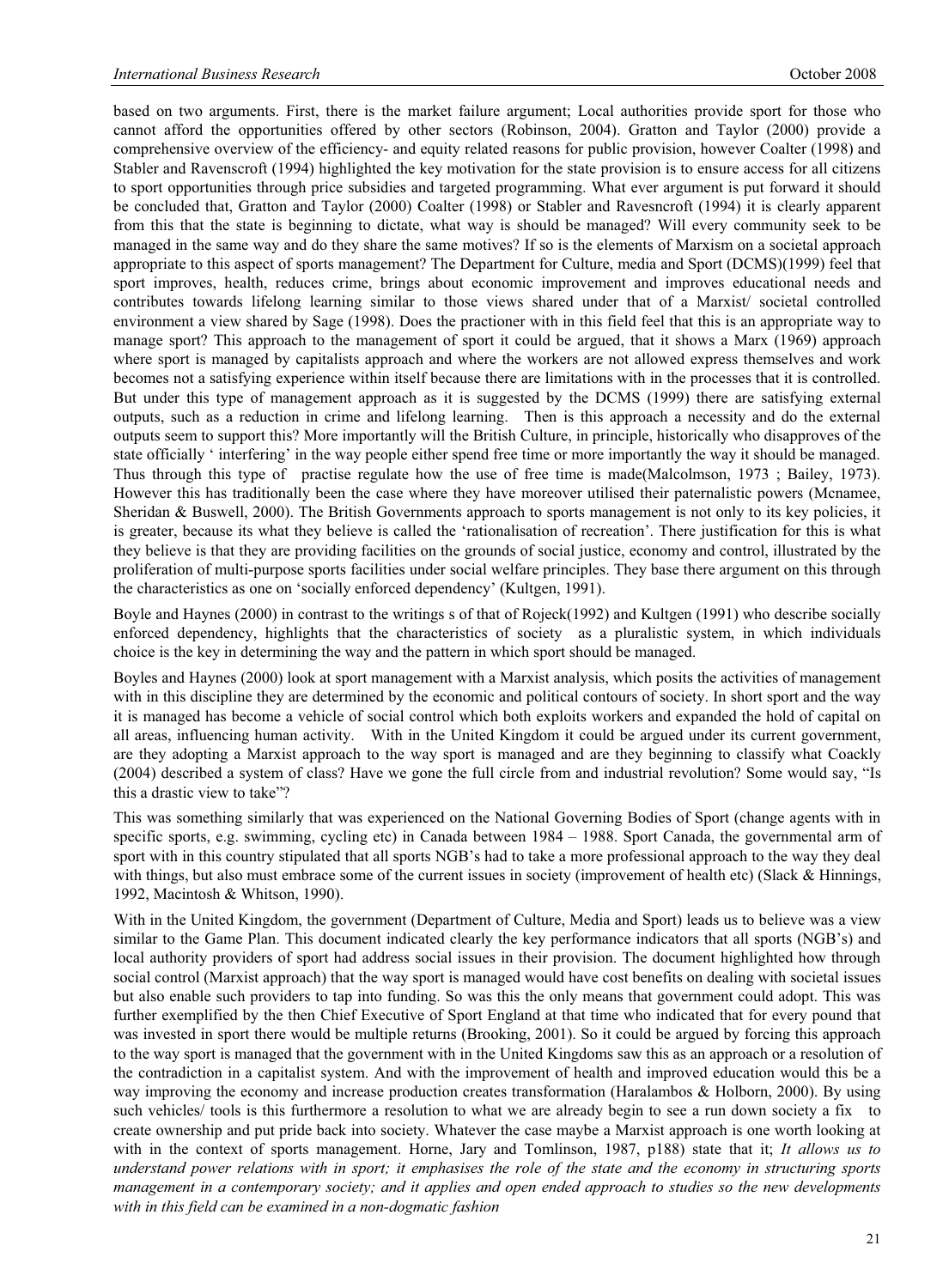Rojeck (1992) recognises this as a "cultural studies" approach. It is useful because of its recognition of sport and the deeply rooted social processes involved hear. But he also attacks this approach as being too deterministic and overtly concerned with class and capital. What ever Rojeck (1992) indicates about the approaches is that it helps us to, though academic discourse understand the field of sports management. Further more Hargreaves (1994) and Creedon (1994) have highlighted the importance and understanding of gender relations in shaping sports management. By doing so this it enables not only the elements of Marxist theory of power relations, and societal change it underpins possibly some of the oppression towards females in this field and the underpinning of of some of the approaches adopted.

## *2.1 Feminist theory has this helped to develop management approaches with in the field of sport?*

Feminist theories are grounded in the awareness that women have been systematically devalued and oppressed in many societies under power/ mascultinity sometimes underpinned by a Marxist approach (Coackley, 2003). But in the field of general management and more importantly on the bearing of this paper sports management, there is a general need to develop political strategies to eliminate oppression which developed from, what it could be argued is capitalism and capitalists. The yield to strive for power and economic growth contributed by a Marxist society? But it has been identified by many scholars that the area of sport today is state of economic and also contributes education, society and more importantly the economy. So if this is the case is there an argument to be said that different approaches and theories should be tested? Or is it the values and experiences that women have faced from men to celebrate their attributes and skills associated by masculinity in society (Birrell, 2000; Brurstyn, 1999) that will win through and never allow feminism to be tested. Though this is an expressed view shared by most feminist theorists (Hartman, 1981 & Barrett, 1984) it must be acknowledged that the area itself is useful for discourse analysis and also a clearer understanding for some marginal attempt in the direction for the future of sports management. Gruneau (1999) shares this view also in the criticism of Marxist and Neo-marxist approaches and interpretations on the contextualisation of sports management that occupies Guttmans (1993) work with in this field.

Sport undoubtly has along tradition of gender order and how it has contributed to social relations in management, by elevating the male experience over females, in particularly in the powerful, hierarchical and visible way (Collins & Kay, 2003). Therefore it could be argued as Collins and Kay (2003) describe has this been the key factor in the development of women in management and subsequently held back different views and theories of management with in the sports profession? Moreover because of a capitalist society dominated by males, elevating them to being the powerful gender in management, has this been a theoretical approach accepted dating back as far the industrial revolution. A case where the female's

responsibilities were affected by the growth and pressure to raise a family than in men's, which then particularly influenced a women's participation in sport when their household contained young children (Collins & Kay,2005). Notably what can be derived from such pressures, the opportunity for females to even display femininity in sport management, never mind sport and its management? This notion of feminism in a way of a theoretical approach to management or the attractiveness and sexual availability to men in management is once again to keep them from seeking real power (Goldman et al, 1991). Connell (2002) supports this view where he describes that the hegemonic forms of masculinity as the "most honoured or desired with in this particular context and more specifically as the configuration of gender and the practices with in management. This further embodies the currently accepted answer to the problem of which theory is most applicable in the field of sports management, Marxist approaches or the opportunity for Marxist- feminists? This role within gender is further stressed that males are in a more dominant position with in management and females are still subordinate (Pringle & Makula, 2005). Connells (2002) work was inspired by Gramsici's (1971) understanding that masculinity with actions of ruling classes or groups, economic activities and hierarchical structure of power, which demonstrates Marxism in management. The bases for this was from the industrialisations of the nineteenth century (Coventry, 2004), during a time that transformed the institution of work creating a paid labour force mostly male. Some Marxist – feminists have argued that a women's position in society primarily benefits capitalism and capitalists (Haralambos & Holborn, 1991)? Some Marxists further believe that women benefit capitalists and its systems in their capacities as the mother and housewives, by producing the labour force at no cost to the employers (Hartman, 1981). This would further create a view that is it women or women in management? Or will they ever be able to achieve such positions to develop theories and approaches which clearly, what some might say "not the done thing"!

Dramatic reductions in sex segregation occurred in the 1970's, as women began to such what has already been demonstrated a male dominated occupations in management (Resking & Roo's, 1990, Jacobs 1989; Beller, 1984). Although declines continued in the 1980's and 1990's, the pace of decline did become slower and slower (Padavic & reskin, 2002; Bianchi,1995; Cotler et al, 1995; Jacobs, 1989). More recently Wenner (1989), Blain et al (1993), Whannel (1992) & Goldhurst (1987) examined the role of some of these issues mediated in sport management and how it plays a form of symbolic ritual in many modern industrialised societies. They examined the transformation of sports management and argue that the study provides a particularly incisive insight into the commodoification of popular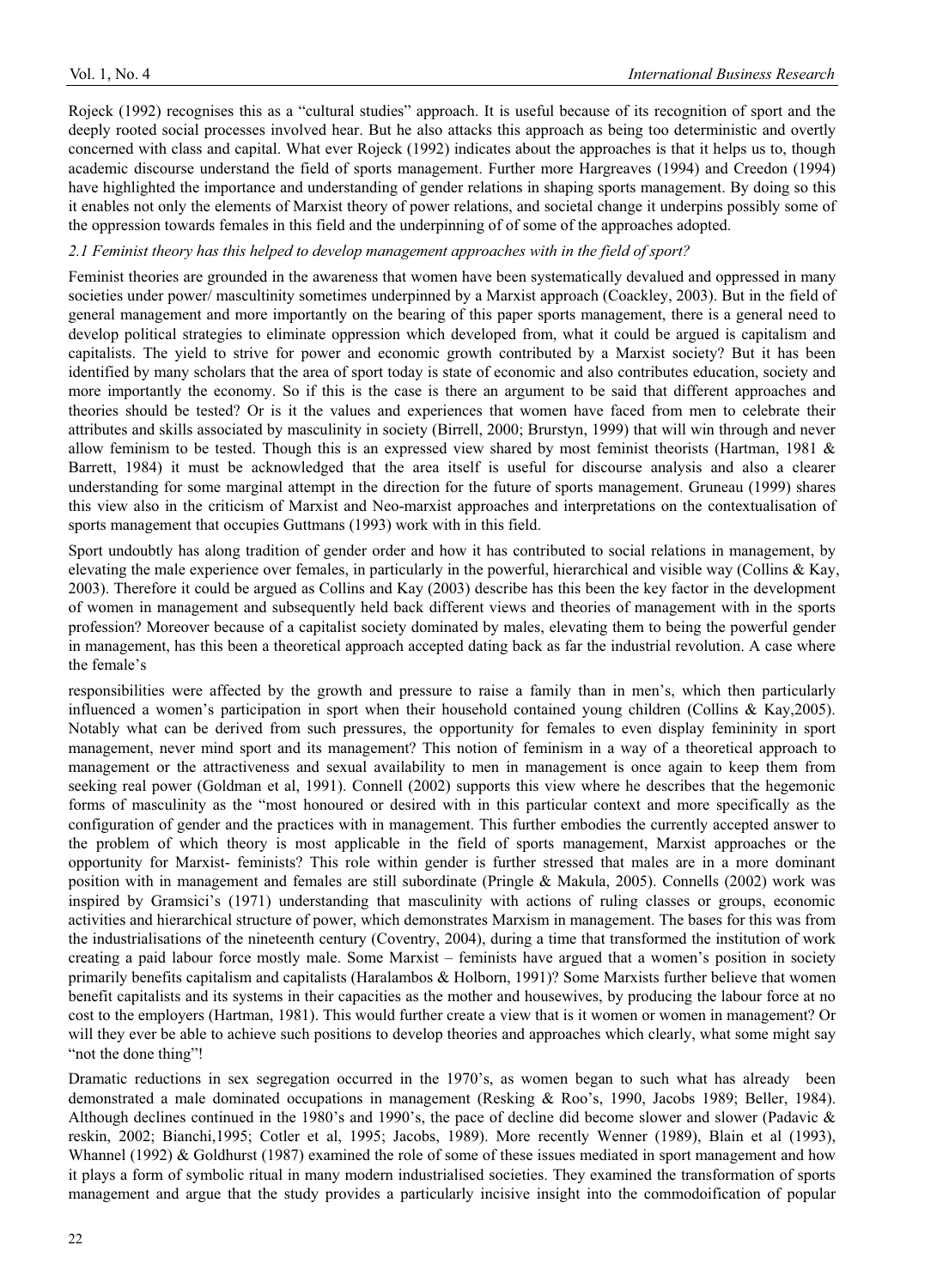culture by capital (Boyle and Haines, 2000). So if this is the case then, even in sports management there is a clearer link to Marxist approaches and suppressing on an even bigger substantive scale stressing the view that feminists and feminist theories will struggle to prevail with in this field? Whannel (1997) argues that there is a need to be business like and efficient in sport and it offers sites for the celebration of corporate capitalism. And because of this political arguments are against feminism. Blain et al (1993) stressed this once again that even in the field of something that is still in its infancy the relationship between sport and political discourse, particularly as it relates to the constructs of management approaches and identities. What also was identified in the early 1990's was the first comprehensive national "women and sport policy" (Sports Council, 1993 and the Brighton Declaration, Sports Council, 1994 from an International conference).It explicitly recognised female under representation in sports organisations as a fundamental barrier to gender equity, and advocated greater women's involvement in all aspects and all levels of sports management (Collins & Kay, 2004).. However, in sport elsewhere formal policies do not guarantee effective action, as McKay's (1997) in depth analysis of resistance to affirmative actions in sport organisations in Australia, Canada and New Zealand displayed.

To date Collins & Kay (2004) demonstrate that policies to promote gender equity have too often floundered in the face of organisational and societal cultures where capitalism and capitalists instead of a move towards addressing a wider gender issues that are entrenched in society. An extensive debate around gender equity in sport which subsequently impacts their positioning in management positions, where many writers have argued that only through making fundamental changes in sport to lessen maleness and give pwer with in it, will women have true access to these positions which will in turn allow opportunity for appropriate theories to be applied.

Hardgrave's (1994), Kay, (1996); Mckay (1994) at the beginning of the new millennium, most men and women are still segregated into, different occupations. So are we capable of allowing female hierarchical positions to prevail?. Or is it the case that Marxist theory, especially in management, essentially in sport in this case is insignificant? Hartman (1981) compares the situation to marriage in which the husband represents Marxism, the wife feminism, and it is the husband who has all the power (the male).

Scholars have long recognised the manipulation of gender relations in management and culture as a function of capitalist hegemony (Artz & Murphy, 2000). Women and girls have been what, Lynn, Hardin & Walsdorf (2004) call symbolically annihilated (i.e rendered powerless). The notion of feminity attractiveness and sexual availability to men is used to keep women from seeking real power via feminism (Goldman et al, 1991). Goldman et al (1991) like Hartman (1981) re emphasises this nearly a decade later that this is a commercial marriage of a Marxist application of feminism and feminity. The reinforcement of sexual difference and the capitalism ideal where the women is primarily and ideally feminine is integral to the capitalists control (Lynn, Hardin & Walsdorf, 2004).It also remind them that their power is only in their ability to maintain the ideal (Powerless) feminine body. These findings though there is an attempt to appraise Marxism and feminism in the management, and more relevant to this paper, sports management it is clearly evident that there are deeper roots of capitalism hegemony and gender roles with in sport today. That is sport is actively, and sometimes aggressively, contributes to the continual reproduction of the gender order and maintenance of masculine hegemony (Yiannakis & Melnick, 2001) from a profeminist perspective sports are still viewed as reinforcing the sexual division of labour and also society. Therefore carrying Marxism approaches, and perpetuating inequality and society, and contributing to the exploitation of ruling classes and males to females (Kidd, 9187).

To be sure those capitalist views are relevant in this in this particular field that they are supported by the ideals outputs (economic, political and educational) and practices, but it is the ideology of patriarchy (e.g. structured and ideological ) systems of personal relationships that legitimate male power over women and the services they provide(Sage, 1998) . That it helps and perpetuates for feminist theories and gender inequalities in sports management and the larger society (Yiannakis & Melnik, 2001). The very construct of feminity and masculinity reinforce patricical culture. As long as males and females are looked at in this way males will continue to be viewed as dominant and females will also be subordinates. This will subsequently impact the opportunity for feminist theories to break through from some historical grounding developed from Marxist bedding.

## **3. Conclusion**

This article has attempted to look at some of the approaches to management using two theoretical concepts, e.g. Marxists and Feminist theories. The concepts some might say are so far apart and the rationale for applying such frameworks to sport could not be further from the truth. Marxism with in sport, it is felt has some foundations from this approach. Bairner (2007) attempted to use such constructs in the sociological context of sport. He linked it to the "return of Marxism". Though his research is underpin by aspects of Bordieu (1984), their constructs link very much to management with in the context of sport and its progress. They draw upon the position of relations of production, such as occupation, income or even educational level, which bare very much the similarities to the Government with in the United Kingdom where as they see sport a contributor to this to a better society. A few that has also been discussed in Hargreaves (1986) writings of the link the relationship between civil society and the state in a way consistent to other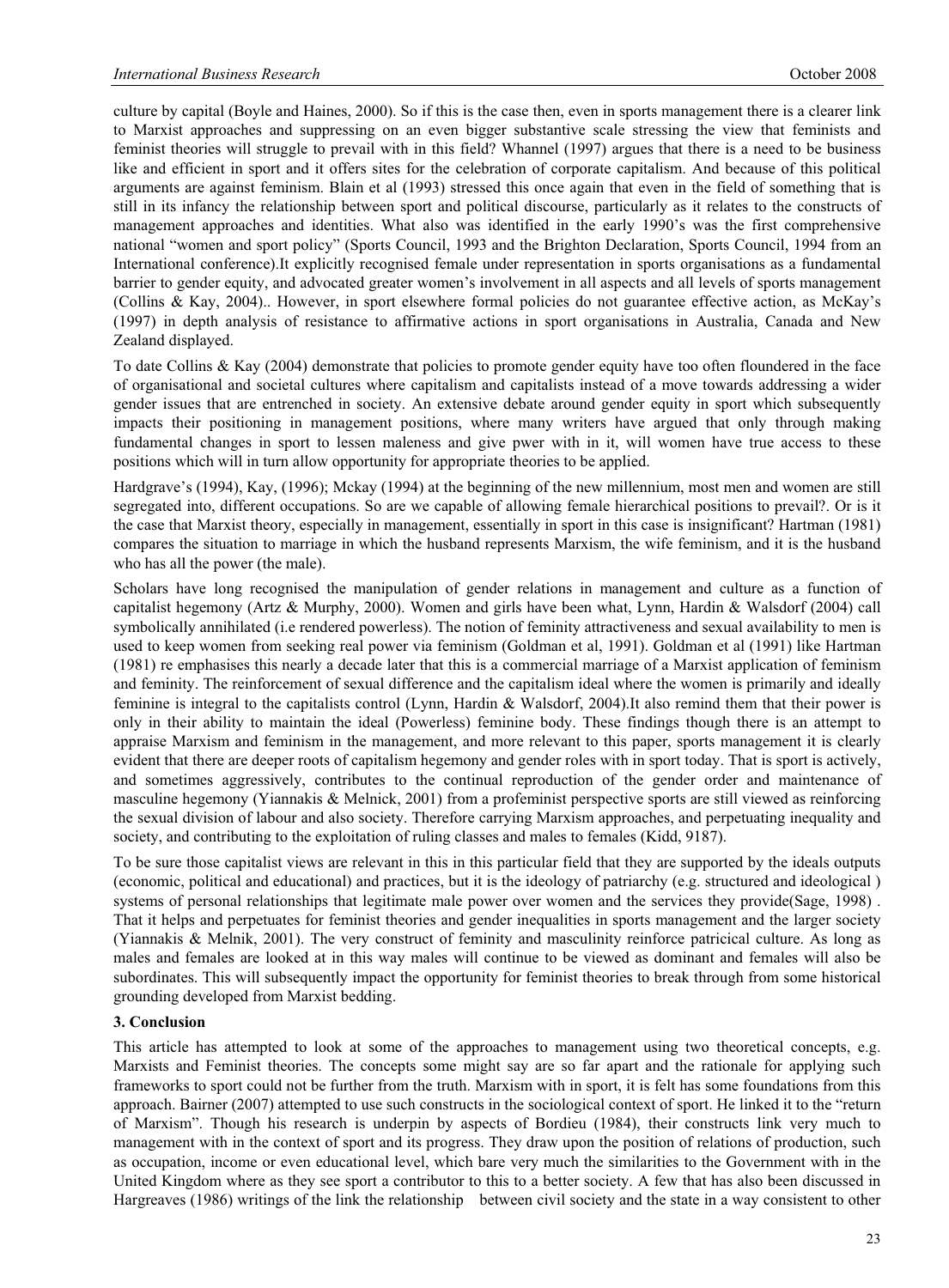scholars such as Gramsci (1971). So some might argue that there is possibly a place for Marxist theories in sports management? Which clearly will have an impact on the development of other theories such as feminist approaches? Gramsci (1971) in Bairner (2007) goes onto describe this further in the power relation between these two also. The term shared Yiannakis and Melnik (2001) in the recreation of the "gender order and the maintenance of masculine hegemony ".

However Hartman (1981) believes that Marxism on its own cannot explain inequalities, in other words how much Marxism exploits capitalists, masculine hegemony and power in sports management as a form of social control, but not only how it exploits women. Hartman (1981) and Barrett (1984) accept that Marxism can play an important construct for gender in equalities, similar to that of King (2005) who refers to it as a "theoretical toolkit". However Collins and Kay (2004) provide some direction in explaining for other theories to break through and provide an application to management, essentially sport then there needs to be more women with in senior positions with in this field of study to allow more enquiries.

Whatever the long term outcome the most important thing to address is that the field of sports management is still growing and developing, and what has been clearly demonstrated general theories, though useful do not fully explain this area of study.

## **References**

Arnott, I.R. (2007). *An understanding towards organisational change in swimming in the United Kingdom*. Paper submitted for part of the assessment process for a Doctorate in Business Administration.

Bailey, P. (1975). *Leisure and class in Victorian England,* J. Hargeaves, from social democracy to authoritarian populism: state intervention in sport and physical recreation in contemporary Britain, *Leisure Studies*, 4 (2), 219-226.

Bairner, A. (2007). *Back to basics: Class, social theory, and sport.* Sociology of Sport Journal, 24 (1) 20-36.

Barrett, M. (1984). *rethinking women's oppression; A reply to* Brenner & Ramas *New Left Review.* Women's oppression today, London.

Beech, J & Chadwick, S (2004) *The Business of Sports Management* Prentice Hall.

Beller, A.H. (1984). *Trends in occupational segregation by sex and race, 1960-1981* In B.F , Reskin (eds) *Sex segregation in the workplace: Trends, explanations, remedies.* Washington DC: National Academy Press.

Bianchi, S. (1995). *Changing economic roles of women and men.* 

Birrell, S. (2000). *Feminist theories of sport* In handbook of Sports Studies 61-76.

Blain, N, Boyle, R & O Donnell, S. (1993). *Sport and National Identity in the European Media.* Leicester University Press.

Blanin, N Boyle, R. & Odonnell, H. (1993). *Sport and National Identity in the European Media.* Leicester, Leicester University Press.

Bordieu, P. (1984). *Distinction. A social critique of the judgement of taste.* London: Routledge and Keegan Paul.

Boyle, R & Haynes., R. (2000). *Power Play, Sporty, the media and Popular Culture*, Pearson education.

Coalter, F. (1998). *Leisure Studies, Leisure Policy and social citizenship: the failure of welfare or the limits of welfare?*  Leisure Studies, 17 21-36.

Collins, M.F & Kay, T. (2004). *Sport and Social Exclusion,* Routledge.

Connell, R.W. (2002). *Masculinities and globalisation* In Hworth, A., Paris, I & Allen L (eds) *The life of Brian masculinities, sexualities and health in New Zealand.* 

Cotter, D.Am, Defore, J.M, Hermsen, J>M, Kowalewski, B.M & Vannemun, R. (1995). *Occupational gender desegregation in the 1980's,* Social Scinece research, 24, 439-455.

Coventry, B.T. (2004). *On the sidelines: sex and racial segregation in television sport broadcasting.* Journal of Sports Sociology, 2 (3) 322-341.

Creedon, P. (1994). *Women, Media and Sport,: Challenging the gender order.* London, Sage.

Critcher, C., Bramham, P & Tomlinson, A. (2001). *Sociology of Leisure*, A Reader, Spon, London.

DCMS/ Strategy Unit. (2000). *Game Plan; A strategy for delivering the governments sport and physical activity objectives*, London; Strategy Unit.

DCMS. (1999). *Policy Action Team 10: Report to the social exclusion unit – arts and sport.* London; HMSO.

Goldman, R, Heath, D & Smith, S. (1999). *Commodity feminism, Critical studies in media communication,* 8, 333-351.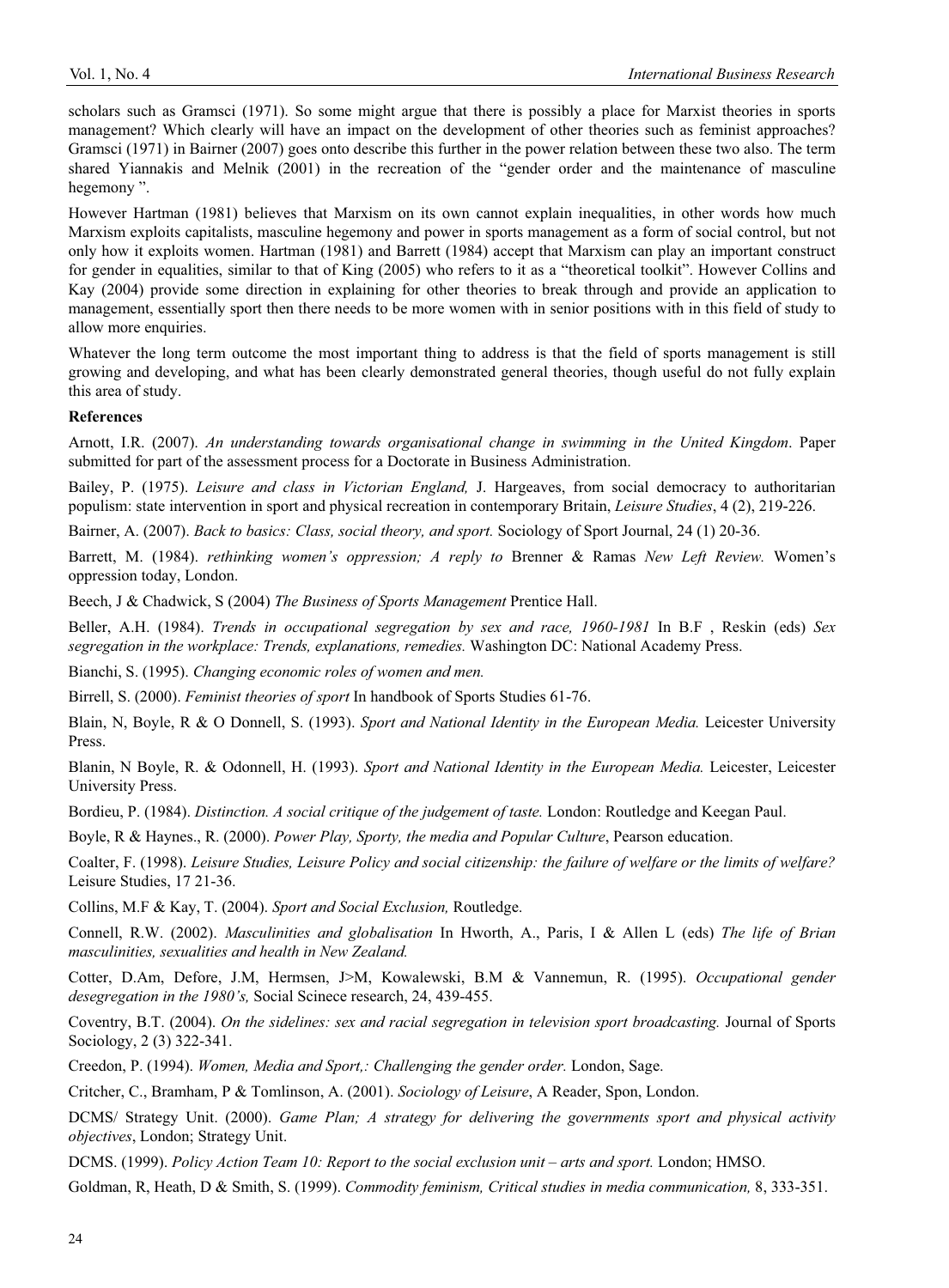Goldhurst, J. (1987). *Playing for keeps; Sport the media and society.* Melbourne Longman.

Gramsci, A. (1971). *Selections from the prison notebooks* In Hoare, Q & Nowell- Smith, G (eds) London: Lawerence and Wishart.

Gratton, C & Taylor, P. (2000). *The Economics of Sport and Recreation***,** : London: E & FN Spon.

Guttman, A. (1993). *From ritual to record. The nature of modern sports.* In Gruneau, A (eds) *Class, sports and social development.* Champaign IL, Human Kinetics.

Haralambos, M & Holborn, M. (1991). *The origins of gender inequality Marxist and social perspective.* Sociology: Themes and perspectives  $(3<sup>rd</sup>$  ed) pg 322-341.

Hargreaves, J. (1994). *Sporting females.; Critical issues in the history and sociology of women's sport.* London, Routledge.

Hargreaves, J. (1986). *Sport, power and culture. A social and historical analysis of popular sports in Britain.*  Cambridge, UK: Polity.

Horne., J, Jary D & Tomlinson A. eds (1987) *Sport, Leisure and Social Relations.* London : Routledge & Keagan Pail.

Hartman, H. (1981). *The unhappy marriage marxisim and feminism; Toward a more progressive union*. In Segeant (eds) *Capitalism, patriarchy and job segregation by sex.*

Hoye, R, Smith, A, Westerbeck, G, Stewart, and Nicholson, M. (2006). *Sports Management; Principles and Application*, Butterworth and Heinemann.

Jacobs, J.A. (1989). *Long term trends in occupational segregation by sex.* American Journal of Sociology, 95, 160-173.

Kay, T.A. (1996). *Just do it? Turning sports policy into sport practice.* Managing Leisure.

Kidd, B. (1987). *Sports and Masculinity.* In Kaufman (eds) *Beyond patriarchy: Essays by men on pleasure, power and change.* New York; Oxford University Press, 250-265.

Kings, C.R. (2005). *Cautionary notes on whiteness and sports studies.* Sociology of Sport Journal, 22 (1) 397-408.

Kultgen, J. (1991). *Ethics and Professionalism,* Philadelphia, University of Pennsylvania Press.

Liu, T., Sirvastave, A & Seng Woo, H. (1998). *Transference of skills between sports and business*, Journal of European Industrial Training, 22 (3) 93-112.

Lynns, S, Hardin, M & Walsdorf, K. (2004). *Selling (out) the sporting woman; Advertising images in four athletic magazines.* Journal of Sports Management, 18 (4) 335-349.

Macintosh, D & Whitson, D.J. (1990). *The game planners transforming Canada's sport system.* Montreal & Kingston: McGill-Queen University Press.

Malcolmson, R. (1973). *Popular recreations in English society,* J. Hargeaves, from social democracy to authoritarian populism: state intervention in sport and physical recreation in contemporary Britain, *Leisure Studies*, 4 (2), 219-226.

Marx, K. (1969). *The Notion of Alienation*, in Mullins, L.J (1993) *Management of Organisational Behaviour* (4<sup>th</sup> Ed) Pitman Publishing.

Mckay, J. (1997). *Managing gender: Affirmative action and organisational power in Australian, Canadian and New Zealand Sport,* Albany NY: Stat University of New York Press.

McNamme, M.J, Sheridan, H & Buswell, J. (2000). *Paternalism, Professionalism and public sector leisure provision: the boundaries of a leisure profession*. Leisure Studies, 19,199-209.

Mull, R.F, Bayless, K.G & Jamieson, L.M. (2005). *Recreational Sport Management (*4th ed) Champaign IL, Human Kinetics.

Mullins, L. J. (1993). *Management and Organisational Behaviour* (4<sup>th</sup> ed), Pitman Publishing.

Padavic, I & Reskin, B. (2002). *Women and men at work (2<sup>nd</sup> ed)* Thousands Oak, CA.

Peters, H. (1996). *Peer Coaching for Executives;* Training and development, Vol 50. pg 39-42.

Pitts, B.G, Fielding, L.W & Miller, L.K. (1994). *Industry Segmentation theory and the industry; developing a sport industry segmentation model.* Sports Marketing Quarterly; 3 (1) 15-24.

Pringles, R & Markula, P. (2005). *No pain in sane after all: A foucaualdian analysis of masculinities and men's experiences in rugby*. Sociology of Sport Journal, 22 (4) 472-497.

Reskin, B.F & Roos, P.A. (1990). *Job queues, gender queues; explaining women's movement into male dominated occupations.* Philadelphia: Temple University Press.